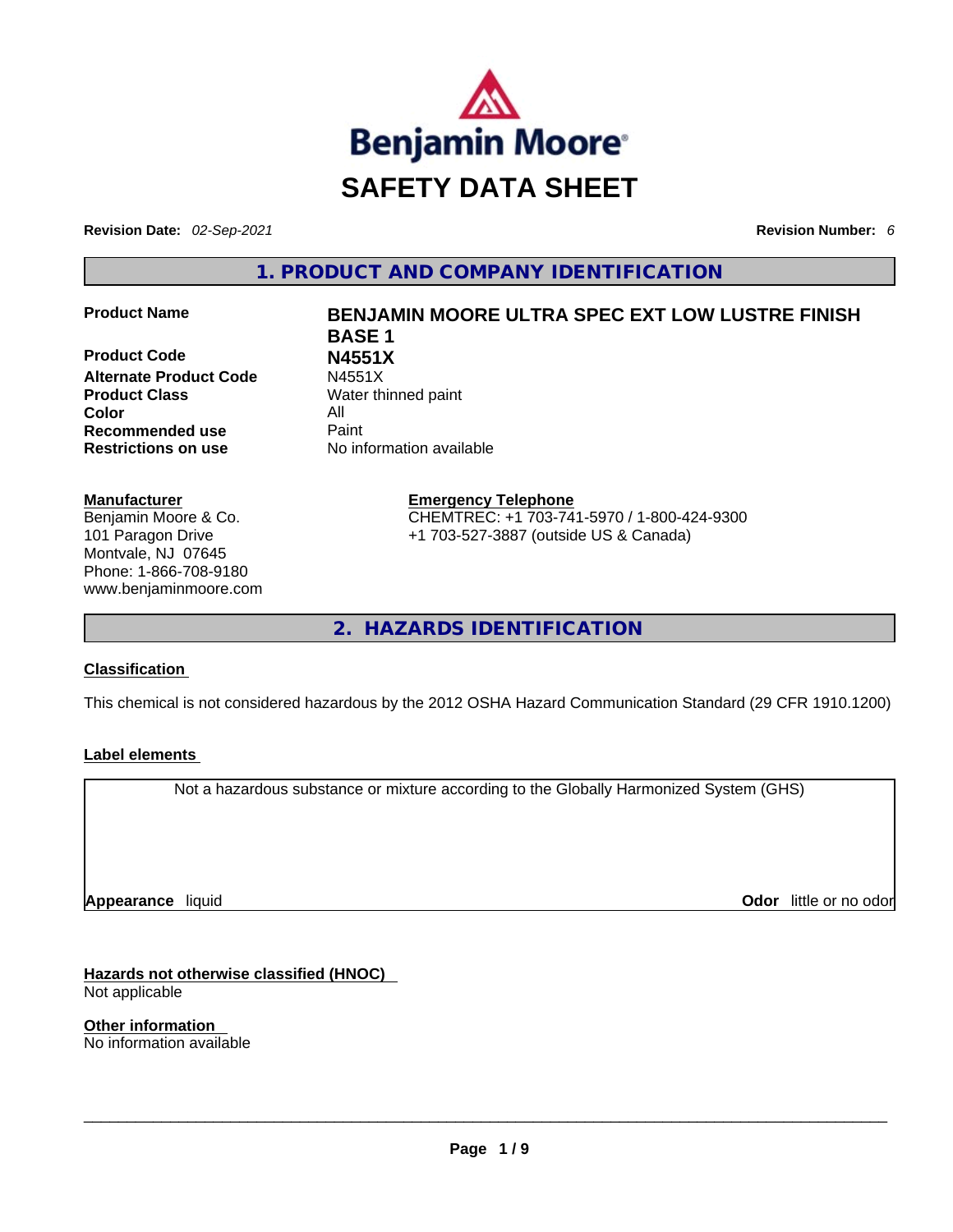**WARNING:** This product contains isothiazolinone compounds at levels of <0.1%. These substances are biocides commonly found in most paints and a variety of personal care products as a preservative. Certain individuals may be sensitive or allergic to these substances, even at low levels.

# **3. COMPOSITION INFORMATION ON COMPONENTS**

| <b>Chemical name</b>            | CAS No.    | Weight-%    |
|---------------------------------|------------|-------------|
| Titanium dioxide                | 13463-67-7 | $15 - 20$   |
| Nepheline svenite               | 37244-96-5 | $5 - 10$    |
| Kaolin                          | 1332-58-7  | - 5         |
| Zinc oxide                      | 1314-13-2  | - 5         |
| Sodium C14-C16 olefin sulfonate | 68439-57-6 | $0.1 - 0.5$ |

|                                                  | 4. FIRST AID MEASURES                                                                                    |
|--------------------------------------------------|----------------------------------------------------------------------------------------------------------|
| <b>General Advice</b>                            | No hazards which require special first aid measures.                                                     |
| <b>Eye Contact</b>                               | Rinse thoroughly with plenty of water for at least 15 minutes and consult a<br>physician.                |
| <b>Skin Contact</b>                              | Wash off immediately with soap and plenty of water while removing all<br>contaminated clothes and shoes. |
| <b>Inhalation</b>                                | Move to fresh air. If symptoms persist, call a physician.                                                |
| Ingestion                                        | Clean mouth with water and afterwards drink plenty of water. Consult a physician<br>if necessary.        |
| <b>Most Important</b><br><b>Symptoms/Effects</b> | None known.                                                                                              |
| <b>Notes To Physician</b>                        | Treat symptomatically.                                                                                   |
|                                                  | 5. FIRE-FIGHTING MEASURES                                                                                |
|                                                  |                                                                                                          |

| <b>Suitable Extinguishing Media</b>                   | Use extinguishing measures that are appropriate to local<br>circumstances and the surrounding environment.                                   |
|-------------------------------------------------------|----------------------------------------------------------------------------------------------------------------------------------------------|
| Protective equipment and precautions for firefighters | As in any fire, wear self-contained breathing apparatus<br>pressure-demand, MSHA/NIOSH (approved or equivalent)<br>and full protective gear. |
| <b>Specific Hazards Arising From The Chemical</b>     | Closed containers may rupture if exposed to fire or<br>extreme heat.                                                                         |
| Sensitivity to mechanical impact                      | No.                                                                                                                                          |
| Sensitivity to static discharge                       | No                                                                                                                                           |
| <b>Flash Point Data</b>                               |                                                                                                                                              |
|                                                       |                                                                                                                                              |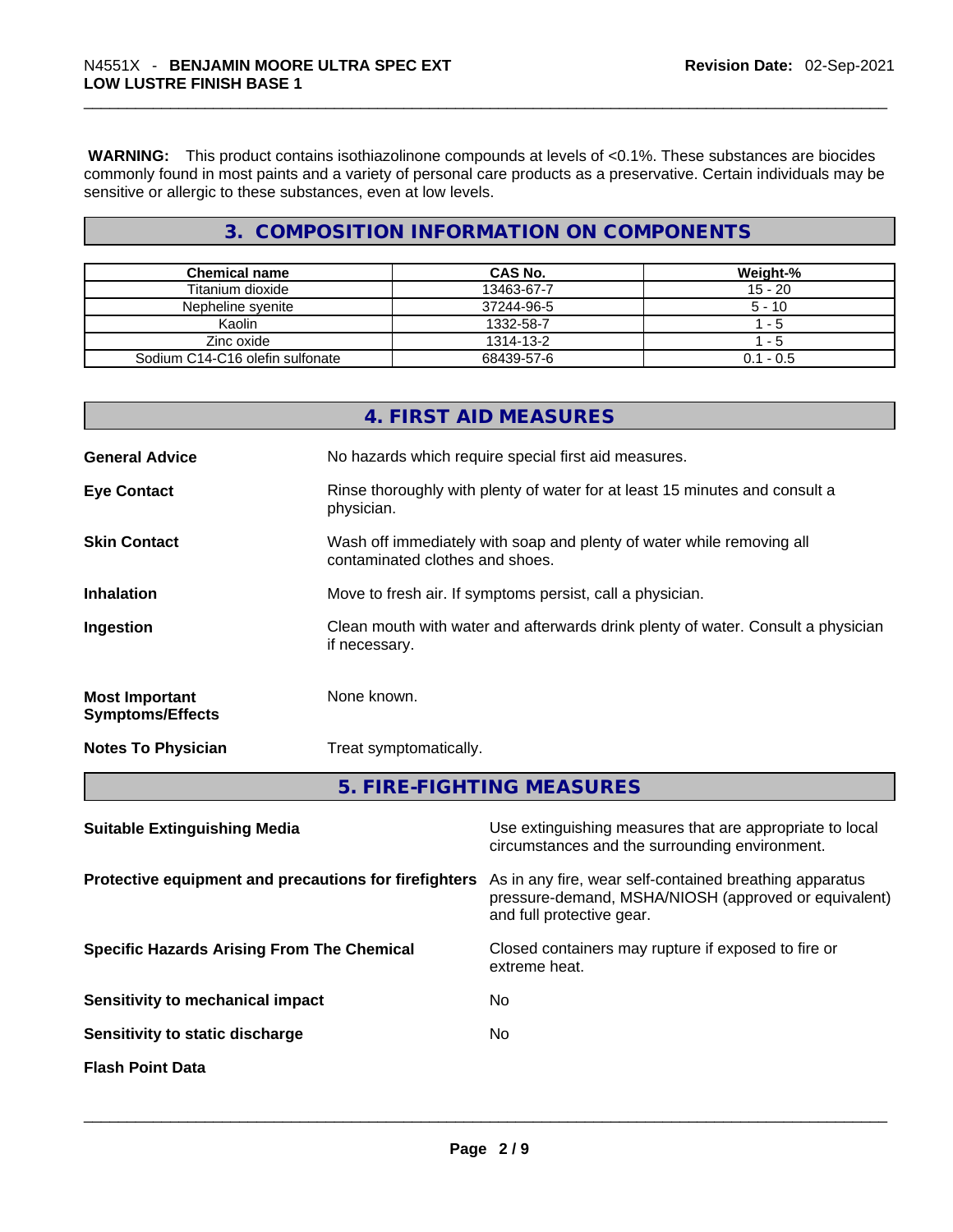| Flash point (°F)<br>Flash Point (°C)<br><b>Method</b>         |                        | Not applicable<br>Not applicable<br>Not applicable |                                |
|---------------------------------------------------------------|------------------------|----------------------------------------------------|--------------------------------|
| <b>Flammability Limits In Air</b>                             |                        |                                                    |                                |
| Lower flammability limit:<br><b>Upper flammability limit:</b> |                        | Not applicable<br>Not applicable                   |                                |
| <b>NFPA</b><br>Health: 1                                      | <b>Flammability: 0</b> | <b>Instability: 0</b>                              | <b>Special: Not Applicable</b> |
| <b>NFPA Legend</b><br>0 - Not Hazardous<br>1 - Slightly       |                        |                                                    |                                |

- 
- 2 Moderate
- 3 High
- 4 Severe

*The ratings assigned are only suggested ratings, the contractor/employer has ultimate responsibilities for NFPA ratings where this system is used.* 

*Additional information regarding the NFPA rating system is available from the National Fire Protection Agency (NFPA) at www.nfpa.org.* 

# **6. ACCIDENTAL RELEASE MEASURES**

| <b>Personal Precautions</b>      | Avoid contact with skin, eyes and clothing. Ensure adequate ventilation.                                                                                                         |  |
|----------------------------------|----------------------------------------------------------------------------------------------------------------------------------------------------------------------------------|--|
| <b>Other Information</b>         | Prevent further leakage or spillage if safe to do so.                                                                                                                            |  |
| <b>Environmental precautions</b> | See Section 12 for additional Ecological Information.                                                                                                                            |  |
| <b>Methods for Cleaning Up</b>   | Soak up with inert absorbent material. Sweep up and shovel into suitable<br>containers for disposal.                                                                             |  |
|                                  | 7. HANDLING AND STORAGE                                                                                                                                                          |  |
| <b>Handling</b>                  | Avoid contact with skin, eyes and clothing. Avoid breathing vapors, spray mists or<br>sanding dust. In case of insufficient ventilation, wear suitable respiratory<br>equipment. |  |
| <b>Storage</b>                   | Keep container tightly closed. Keep out of the reach of children.                                                                                                                |  |
| <b>Incompatible Materials</b>    | No information available                                                                                                                                                         |  |

# **8. EXPOSURE CONTROLS/PERSONAL PROTECTION**

#### **Exposure Limits**

| <b>Chemical name</b> | <b>ACGIH TLV</b>                                                                                                                     | <b>OSHA PEL</b>                                        |
|----------------------|--------------------------------------------------------------------------------------------------------------------------------------|--------------------------------------------------------|
| Titanium dioxide     | TWA: $10 \text{ ma/m}^3$                                                                                                             | 15 mg/m $3$ - TWA                                      |
| Kaolin               | TWA: $2 \text{ mg/m}^3$ particulate matter<br>containing no asbestos and <1%<br>crystalline silica, respirable particulate<br>matter | 15 mg/m <sup>3</sup> - TWA<br>$5 \text{ mg/m}^3$ - TWA |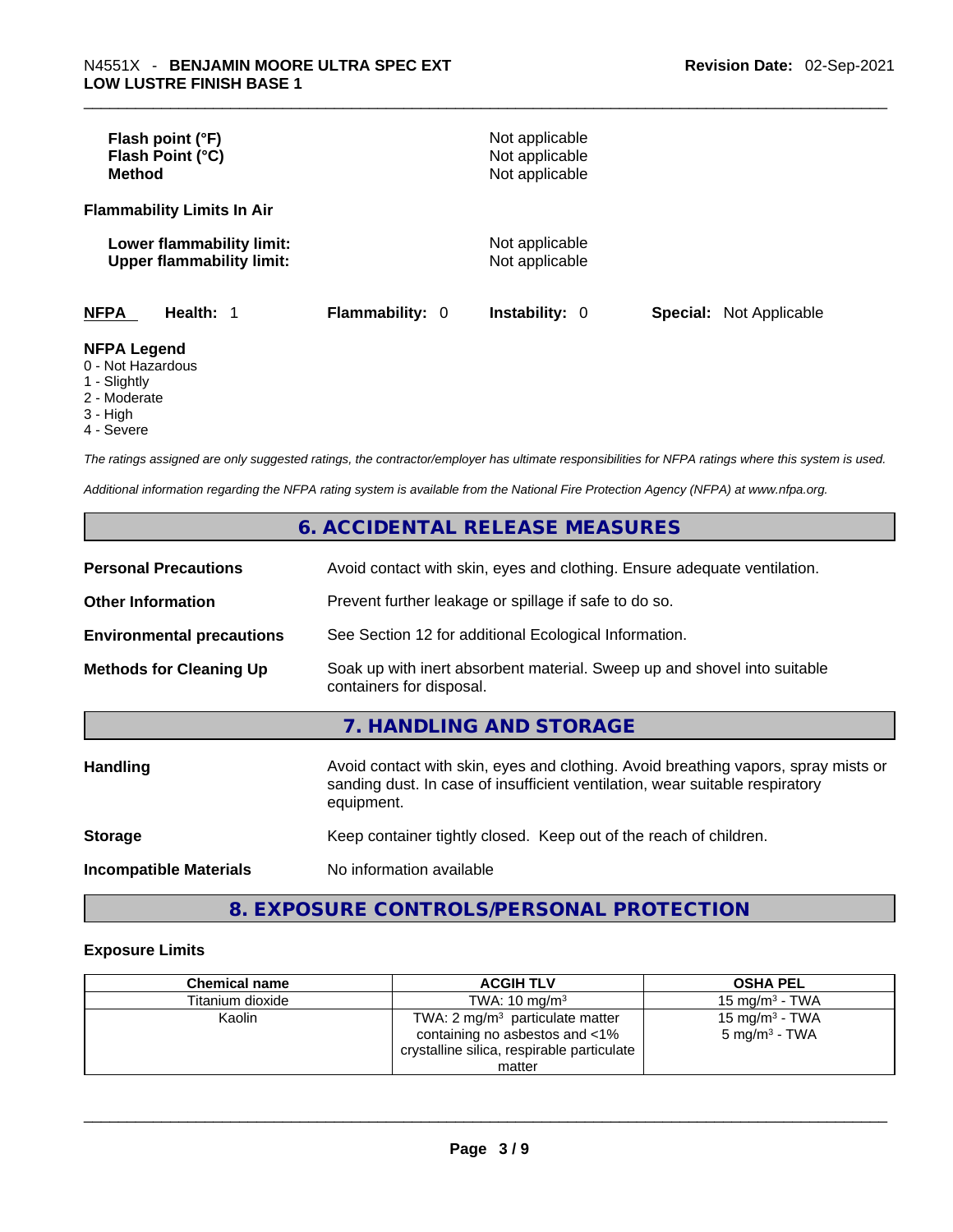| Zinc oxide | STEL: 10 mg/m <sup>3</sup> respirable particulate | 5 mg/m <sup>3</sup> - TWA  |
|------------|---------------------------------------------------|----------------------------|
|            | matter                                            | 15 mg/m <sup>3</sup> - TWA |
|            | TWA: $2 \text{ mg/m}^3$ respirable particulate    |                            |
|            | matter                                            |                            |

#### **Legend**

ACGIH - American Conference of Governmental Industrial Hygienists Exposure Limits OSHA - Occupational Safety & Health Administration Exposure Limits N/E - Not Established

| <b>Engineering Measures</b> |  | Ensure adequate ventilation, especially in confined areas. |  |
|-----------------------------|--|------------------------------------------------------------|--|
|-----------------------------|--|------------------------------------------------------------|--|

#### **Personal Protective Equipment**

| <b>Eye/Face Protection</b>    | Safety glasses with side-shields.                                        |
|-------------------------------|--------------------------------------------------------------------------|
| <b>Skin Protection</b>        | Protective gloves and impervious clothing.                               |
| <b>Respiratory Protection</b> | In case of insufficient ventilation wear suitable respiratory equipment. |

**Hygiene Measures** Avoid contact with skin, eyes and clothing. Remove and wash contaminated clothing before re-use. Wash thoroughly after handling.

## **9. PHYSICAL AND CHEMICAL PROPERTIES**

| Appearance                           | liquid                   |
|--------------------------------------|--------------------------|
| Odor                                 | little or no odor        |
| <b>Odor Threshold</b>                | No information available |
| Density (lbs/gal)                    | $10.9 - 11.0$            |
| <b>Specific Gravity</b>              | $1.31 - 1.33$            |
| pН                                   | No information available |
| <b>Viscosity (cps)</b>               | No information available |
| Solubility(ies)                      | No information available |
| <b>Water solubility</b>              | No information available |
| <b>Evaporation Rate</b>              | No information available |
| Vapor pressure                       | No information available |
| Vapor density                        | No information available |
| Wt. % Solids                         | $45 - 55$                |
| Vol. % Solids                        | $30 - 40$                |
| Wt. % Volatiles                      | $45 - 55$                |
| <b>Vol. % Volatiles</b>              | $60 - 70$                |
| <b>VOC Regulatory Limit (g/L)</b>    | $50$                     |
| <b>Boiling Point (°F)</b>            | 212                      |
| <b>Boiling Point (°C)</b>            | 100                      |
| Freezing point (°F)                  | 32                       |
| <b>Freezing Point (°C)</b>           | $\Omega$                 |
| Flash point (°F)                     | Not applicable           |
| Flash Point (°C)                     | Not applicable           |
| <b>Method</b>                        | Not applicable           |
| <b>Flammability (solid, gas)</b>     | Not applicable           |
| <b>Upper flammability limit:</b>     | Not applicable           |
| Lower flammability limit:            | Not applicable           |
| <b>Autoignition Temperature (°F)</b> | No information available |
| <b>Autoignition Temperature (°C)</b> | No information available |
| Decomposition Temperature (°F)       | No information available |
| Decomposition Temperature (°C)       | No information available |
|                                      |                          |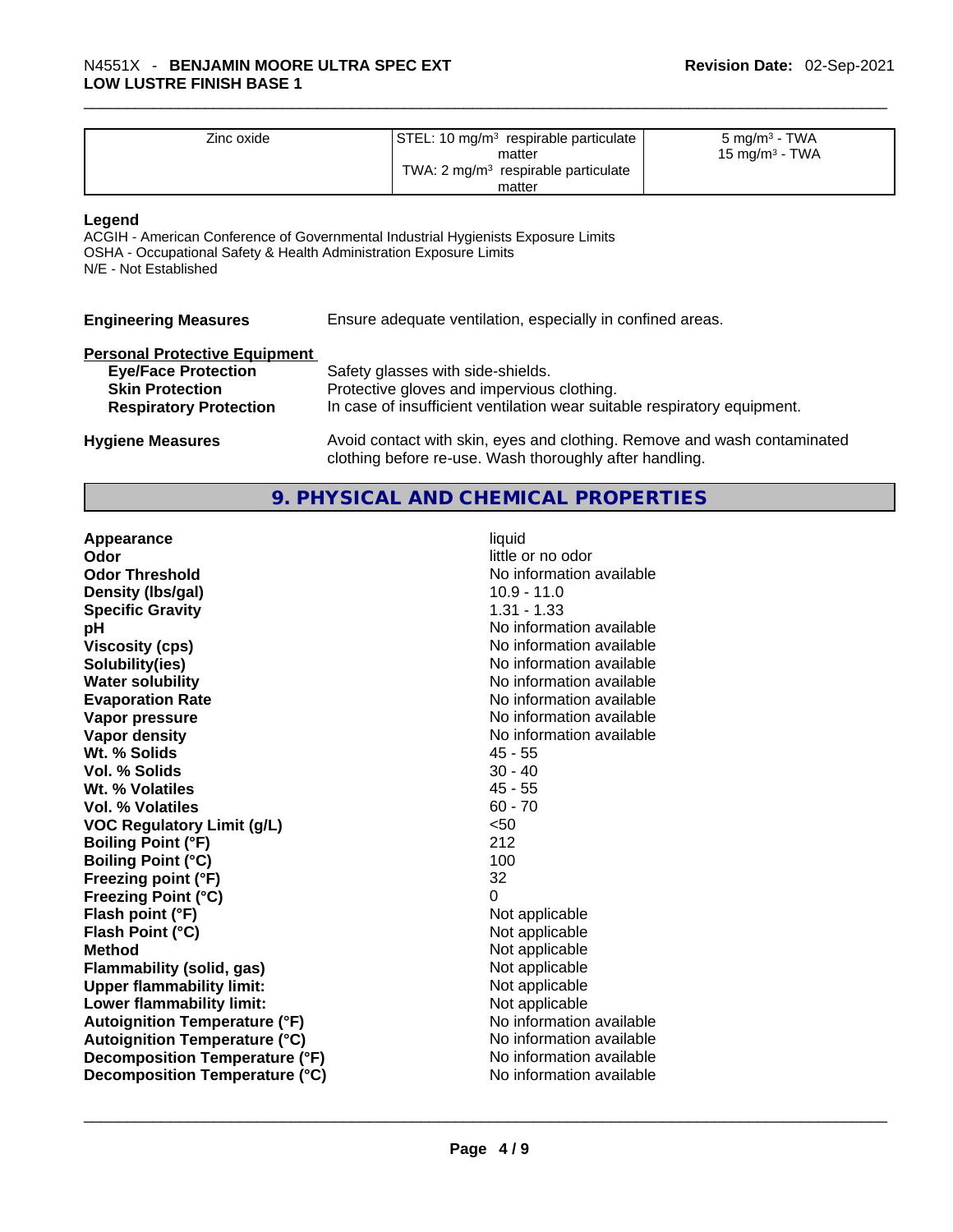**Partition coefficient Contract Contract Contract Contract Contract Contract Contract Contract Contract Contract Contract Contract Contract Contract Contract Contract Contract Contract Contract Contract Contract Contract** 

| <b>Reactivity</b>                       | Not Applicable                           |
|-----------------------------------------|------------------------------------------|
| <b>Chemical Stability</b>               | Stable under normal conditions.          |
| <b>Conditions to avoid</b>              | Prevent from freezing.                   |
| <b>Incompatible Materials</b>           | No materials to be especially mentioned. |
| <b>Hazardous Decomposition Products</b> | None under normal use.                   |
| Possibility of hazardous reactions      | None under normal conditions of use.     |

# **11. TOXICOLOGICAL INFORMATION**

| <b>Product Information</b>                                                                                                                                                                                          |                                                                                                                                                                                                                                                                                                                                                                        |
|---------------------------------------------------------------------------------------------------------------------------------------------------------------------------------------------------------------------|------------------------------------------------------------------------------------------------------------------------------------------------------------------------------------------------------------------------------------------------------------------------------------------------------------------------------------------------------------------------|
| Information on likely routes of exposure                                                                                                                                                                            |                                                                                                                                                                                                                                                                                                                                                                        |
| <b>Principal Routes of Exposure</b>                                                                                                                                                                                 | Eye contact, skin contact and inhalation.                                                                                                                                                                                                                                                                                                                              |
| <b>Acute Toxicity</b>                                                                                                                                                                                               |                                                                                                                                                                                                                                                                                                                                                                        |
| <b>Product Information</b>                                                                                                                                                                                          | No information available                                                                                                                                                                                                                                                                                                                                               |
|                                                                                                                                                                                                                     | <b>Symptoms related to the physical, chemical and toxicological characteristics</b>                                                                                                                                                                                                                                                                                    |
| <b>Symptoms</b>                                                                                                                                                                                                     | No information available                                                                                                                                                                                                                                                                                                                                               |
|                                                                                                                                                                                                                     | Delayed and immediate effects as well as chronic effects from short and long-term exposure                                                                                                                                                                                                                                                                             |
| Eye contact<br><b>Skin contact</b><br><b>Inhalation</b><br>Ingestion<br><b>Sensitization</b><br><b>Neurological Effects</b><br><b>Mutagenic Effects</b>                                                             | May cause slight irritation.<br>Substance may cause slight skin irritation. Prolonged or repeated contact may dry<br>skin and cause irritation.<br>May cause irritation of respiratory tract.<br>Ingestion may cause gastrointestinal irritation, nausea, vomiting and diarrhea.<br>No information available<br>No information available.<br>No information available. |
| <b>Reproductive Effects</b><br><b>Developmental Effects</b><br><b>Target organ effects</b><br><b>STOT - single exposure</b><br><b>STOT - repeated exposure</b><br>Other adverse effects<br><b>Aspiration Hazard</b> | No information available.<br>No information available.<br>No information available.<br>No information available.<br>No information available.<br>No information available.<br>No information available                                                                                                                                                                 |

**Numerical measures of toxicity**

**The following values are calculated based on chapter 3.1 of the GHS document**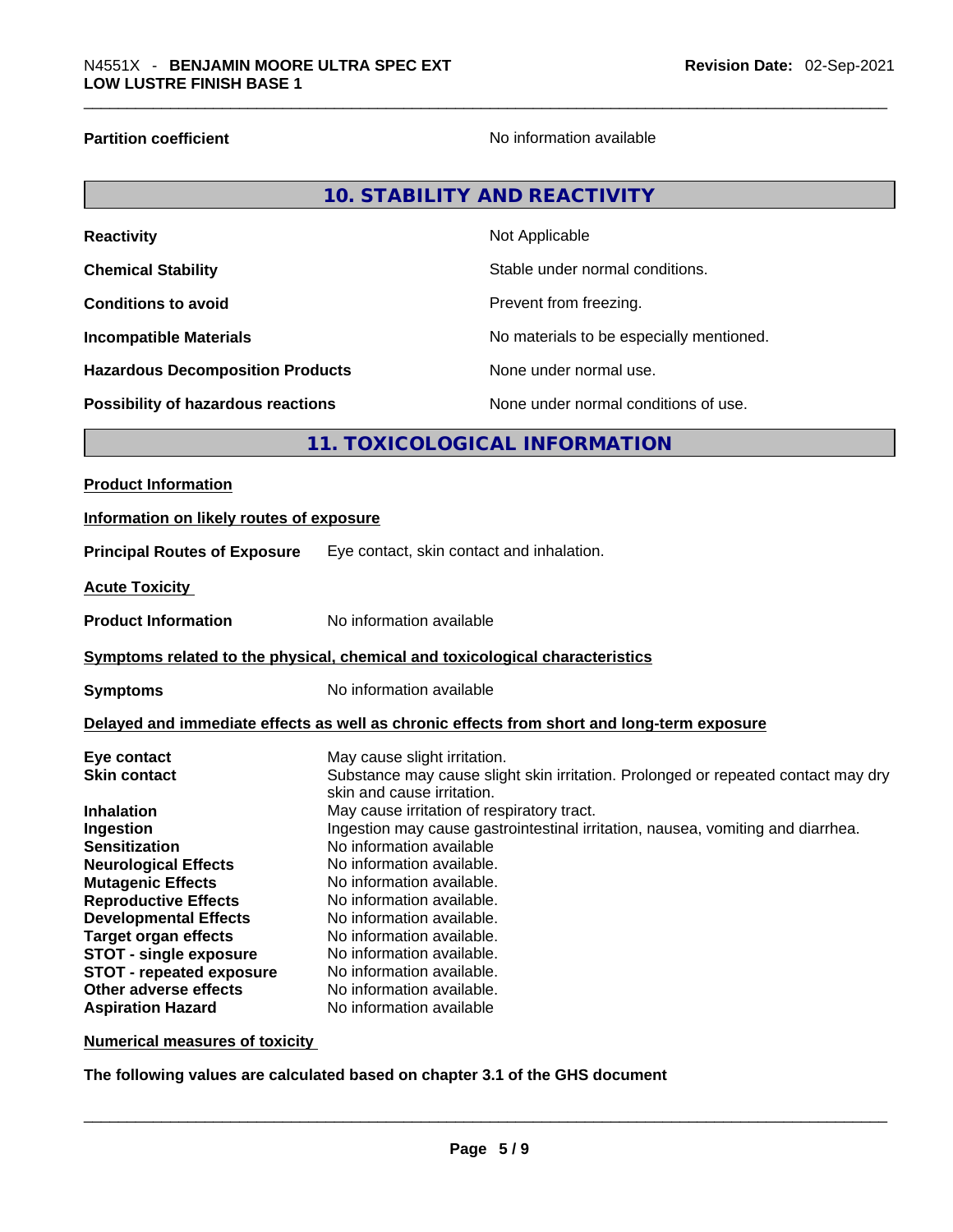#### **ATEmix (oral)** 47376 mg/kg

#### **Component Information**

| Chemical name                   | Oral LD50            | Dermal LD50            | Inhalation LC50          |
|---------------------------------|----------------------|------------------------|--------------------------|
| Titanium dioxide                | > 10000 mg/kg (Rat)  |                        |                          |
| 13463-67-7                      |                      |                        |                          |
| Kaolin                          | $>$ 5000 mg/kg (Rat) | $>$ 5000 mg/kg (Rat)   | $\overline{\phantom{a}}$ |
| 1332-58-7                       |                      |                        |                          |
| Zinc oxide                      | $> 5000$ mg/kg (Rat) |                        | $\overline{\phantom{a}}$ |
| 1314-13-2                       |                      |                        |                          |
| Sodium C14-C16 olefin sulfonate | $= 2220$ mg/kg (Rat) | $> 740$ mg/kg (Rabbit) |                          |
| 68439-57-6                      |                      |                        |                          |

#### **Chronic Toxicity**

#### **Carcinogenicity**

*The information below indicates whether each agency has listed any ingredient as a carcinogen:.* 

| <b>Chemical name</b>   | IARC                 | <b>NTP</b> | OSHA   |
|------------------------|----------------------|------------|--------|
|                        | 2Β<br>Possible Human |            | ∟isted |
| `Titanium J<br>dioxide | Carcinoɑen           |            |        |

• Although IARC has classified titanium dioxide as possibly carcinogenic to humans (2B), their summary concludes: "No significant exposure to titanium dioxide is thought to occur during the use of products in which titanium dioxide is bound to other materials, such as paint."

#### **Legend**

IARC - International Agency for Research on Cancer NTP - National Toxicity Program OSHA - Occupational Safety & Health Administration

**12. ECOLOGICAL INFORMATION** 

## **Ecotoxicity Effects**

The environmental impact of this product has not been fully investigated.

#### **Product Information**

#### **Acute Toxicity to Fish**

No information available

#### **Acute Toxicity to Aquatic Invertebrates**

No information available

#### **Acute Toxicity to Aquatic Plants**

No information available

#### **Persistence / Degradability**

No information available.

#### **Bioaccumulation**

There is no data for this product. \_\_\_\_\_\_\_\_\_\_\_\_\_\_\_\_\_\_\_\_\_\_\_\_\_\_\_\_\_\_\_\_\_\_\_\_\_\_\_\_\_\_\_\_\_\_\_\_\_\_\_\_\_\_\_\_\_\_\_\_\_\_\_\_\_\_\_\_\_\_\_\_\_\_\_\_\_\_\_\_\_\_\_\_\_\_\_\_\_\_\_\_\_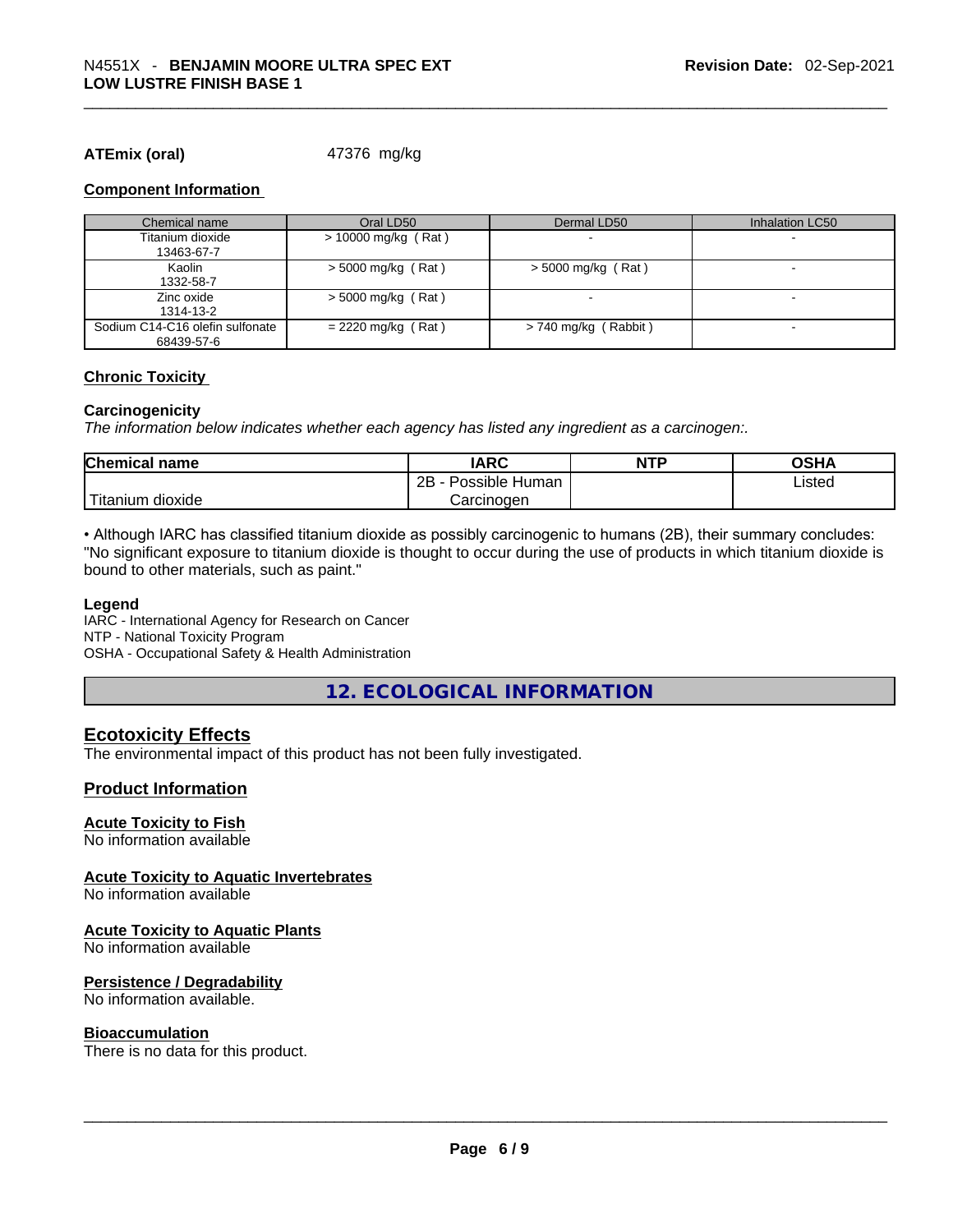#### **Mobility in Environmental Media**

No information available.

#### **Ozone**

No information available

#### **Component Information**

#### **Acute Toxicity to Fish**

Titanium dioxide  $LC50:$  > 1000 mg/L (Fathead Minnow - 96 hr.)

# **Acute Toxicity to Aquatic Invertebrates**

No information available

#### **Acute Toxicity to Aquatic Plants**

No information available

| <b>13. DISPOSAL CONSIDERATIONS</b><br>Dispose of in accordance with federal, state, and local regulations. Local<br><b>Waste Disposal Method</b><br>requirements may vary, consult your sanitation department or state-designated<br>environmental protection agency for more disposal options.<br>14. TRANSPORT INFORMATION<br>Not regulated<br><b>DOT</b><br><b>ICAO / IATA</b><br>Not regulated<br><b>IMDG / IMO</b><br>Not regulated<br><b>15. REGULATORY INFORMATION</b><br><b>International Inventories</b><br><b>TSCA: United States</b><br>Yes - All components are listed or exempt.<br>Yes - All components are listed or exempt.<br><b>DSL: Canada</b><br><b>Federal Regulations</b><br><b>SARA 311/312 hazardous categorization</b><br>Acute health hazard<br><b>No</b><br><b>Chronic Health Hazard</b><br>No<br>Fire hazard<br>No<br>Sudden release of pressure hazard<br><b>No</b><br><b>Reactive Hazard</b><br>No |  |  |  |
|----------------------------------------------------------------------------------------------------------------------------------------------------------------------------------------------------------------------------------------------------------------------------------------------------------------------------------------------------------------------------------------------------------------------------------------------------------------------------------------------------------------------------------------------------------------------------------------------------------------------------------------------------------------------------------------------------------------------------------------------------------------------------------------------------------------------------------------------------------------------------------------------------------------------------------|--|--|--|
|                                                                                                                                                                                                                                                                                                                                                                                                                                                                                                                                                                                                                                                                                                                                                                                                                                                                                                                                  |  |  |  |
|                                                                                                                                                                                                                                                                                                                                                                                                                                                                                                                                                                                                                                                                                                                                                                                                                                                                                                                                  |  |  |  |
|                                                                                                                                                                                                                                                                                                                                                                                                                                                                                                                                                                                                                                                                                                                                                                                                                                                                                                                                  |  |  |  |
|                                                                                                                                                                                                                                                                                                                                                                                                                                                                                                                                                                                                                                                                                                                                                                                                                                                                                                                                  |  |  |  |
|                                                                                                                                                                                                                                                                                                                                                                                                                                                                                                                                                                                                                                                                                                                                                                                                                                                                                                                                  |  |  |  |
|                                                                                                                                                                                                                                                                                                                                                                                                                                                                                                                                                                                                                                                                                                                                                                                                                                                                                                                                  |  |  |  |
|                                                                                                                                                                                                                                                                                                                                                                                                                                                                                                                                                                                                                                                                                                                                                                                                                                                                                                                                  |  |  |  |
|                                                                                                                                                                                                                                                                                                                                                                                                                                                                                                                                                                                                                                                                                                                                                                                                                                                                                                                                  |  |  |  |
|                                                                                                                                                                                                                                                                                                                                                                                                                                                                                                                                                                                                                                                                                                                                                                                                                                                                                                                                  |  |  |  |
|                                                                                                                                                                                                                                                                                                                                                                                                                                                                                                                                                                                                                                                                                                                                                                                                                                                                                                                                  |  |  |  |
|                                                                                                                                                                                                                                                                                                                                                                                                                                                                                                                                                                                                                                                                                                                                                                                                                                                                                                                                  |  |  |  |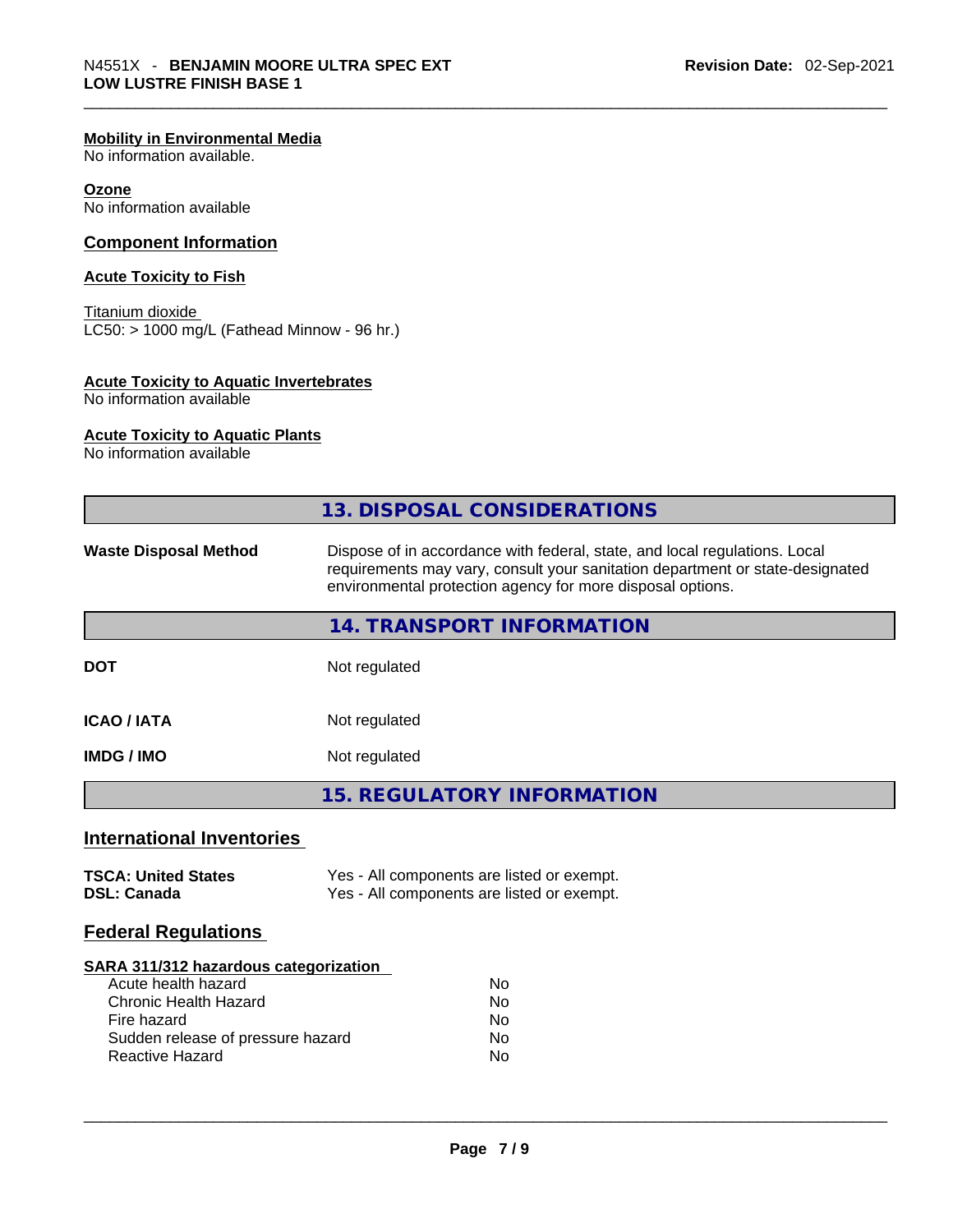#### **SARA 313**

Section 313 of Title III of the Superfund Amendments and Reauthorization Act of 1986 (SARA). This product contains a chemical or chemicals which are subject to the reporting requirements of the Act and Title 40 of the Code of Federal Regulations, Part 372:

| <b>Chemical name</b> | CAS No.   | Weight-% | <b>CERCLA/SARA 313</b>     |
|----------------------|-----------|----------|----------------------------|
|                      |           |          | (de minimis concentration) |
| Zinc oxide           | 1314-13-2 |          |                            |

**Clean Air Act,Section 112 Hazardous Air Pollutants (HAPs) (see 40 CFR 61)** This product contains the following HAPs:

*None*

#### **US State Regulations**

#### **California Proposition 65**

# **<sup>/</sup>∆ WARNING:** Cancer and Reproductive Harm– www.P65warnings.ca.gov

#### **State Right-to-Know**

| <b>Chemical name</b> | <b>Massachusetts</b> | <b>New Jersey</b> | Pennsylvania |
|----------------------|----------------------|-------------------|--------------|
| Titanium dioxide     |                      |                   |              |
| Kaolin               |                      |                   |              |
| Zinc oxide           |                      |                   |              |

#### **Legend**

X - Listed

## **16. OTHER INFORMATION**

**HMIS** - **Health:** 1 **Flammability:** 0 **Reactivity:** 0 **PPE:** -

#### **HMIS Legend**

- 0 Minimal Hazard
- 1 Slight Hazard
- 2 Moderate Hazard
- 3 Serious Hazard
- 4 Severe Hazard
- \* Chronic Hazard

X - Consult your supervisor or S.O.P. for "Special" handling instructions.

Note: The PPE rating has intentionally been left blank. Choose appropriate PPE that will protect employees from the hazards the material will *present under the actual normal conditions of use.* 

*Caution: HMISÒ ratings are based on a 0-4 rating scale, with 0 representing minimal hazards or risks, and 4 representing significant hazards or risks. Although HMISÒ ratings are not required on MSDSs under 29 CFR 1910.1200, the preparer, has chosen to provide them. HMISÒ ratings are to be used only in conjunction with a fully implemented HMISÒ program by workers who have received appropriate HMISÒ training. HMISÒ is a registered trade and service mark of the NPCA. HMISÒ materials may be purchased exclusively from J. J. Keller (800) 327-6868.*